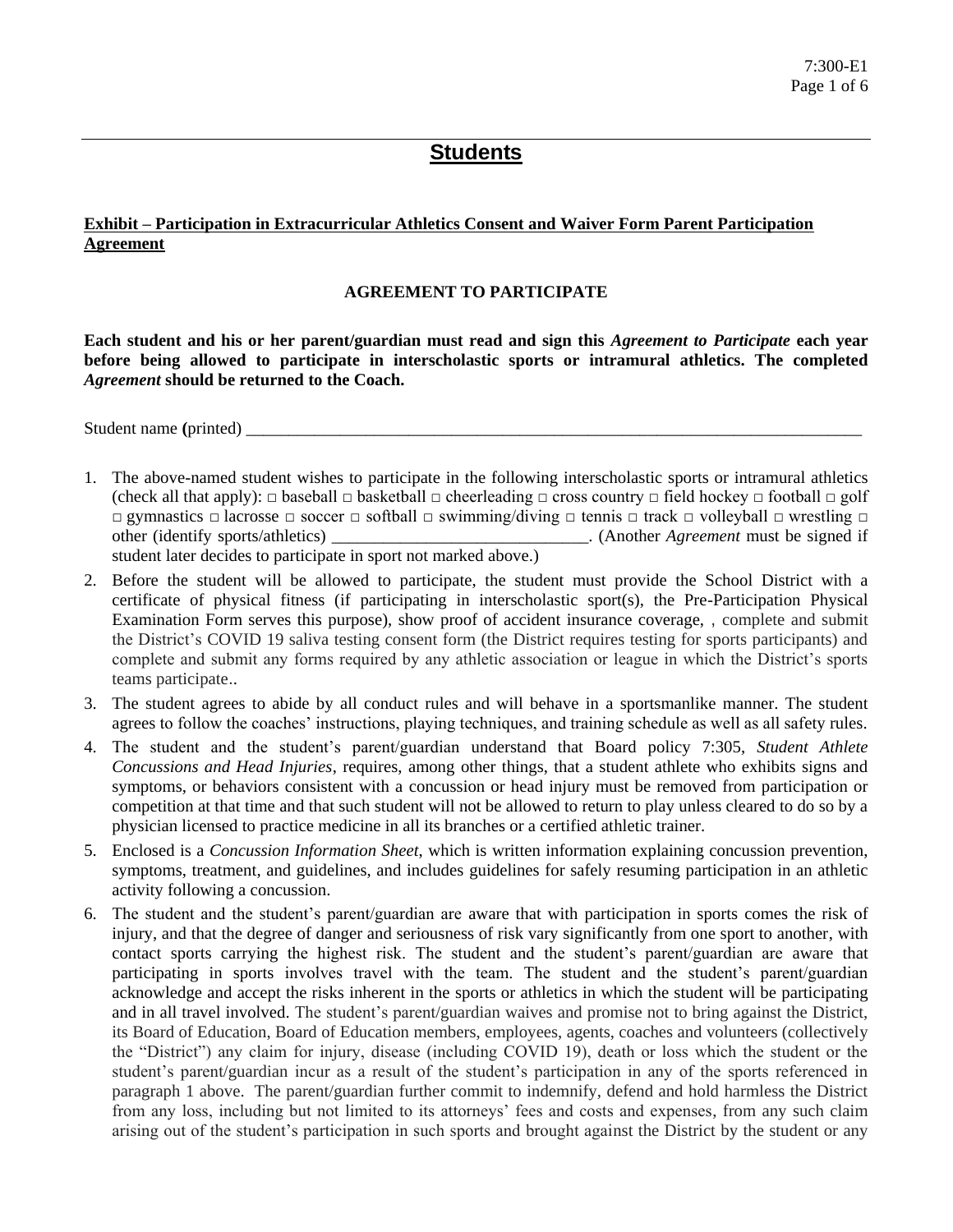other person or entity. The waiver, promise not to sue, and commitment to indemnity, defense and hold harmless by the student and the parent/guardian are binding on, and extend to, their heirs, executors, administrators, successors and assigns. The parent/guardian certifies that the student is in good physical health and is capable of participation in the above indicated sport or activity.

7. If any term, covenant, condition, or provision of this Agreement is held by a court of competent jurisdiction to be invalid, void, or unenforceable, the remainder of the provisions shall remain in full force and effect and shall in no way be affected, impaired, or invalidated.

By signing below, the student and the student's parent/guardian indicates that he or she has received and read the above Agreement to Participate and the enclosed Concussion Information Sheet, and that he or she understands and agrees to abide and be bound by the terms of those documents.

| <b>Student-athlete Name Printed</b> | Student-athlete Signature          | Date |  |
|-------------------------------------|------------------------------------|------|--|
| Parent or Legal Guardian Printed    | Parent or Legal Guardian Signature | Date |  |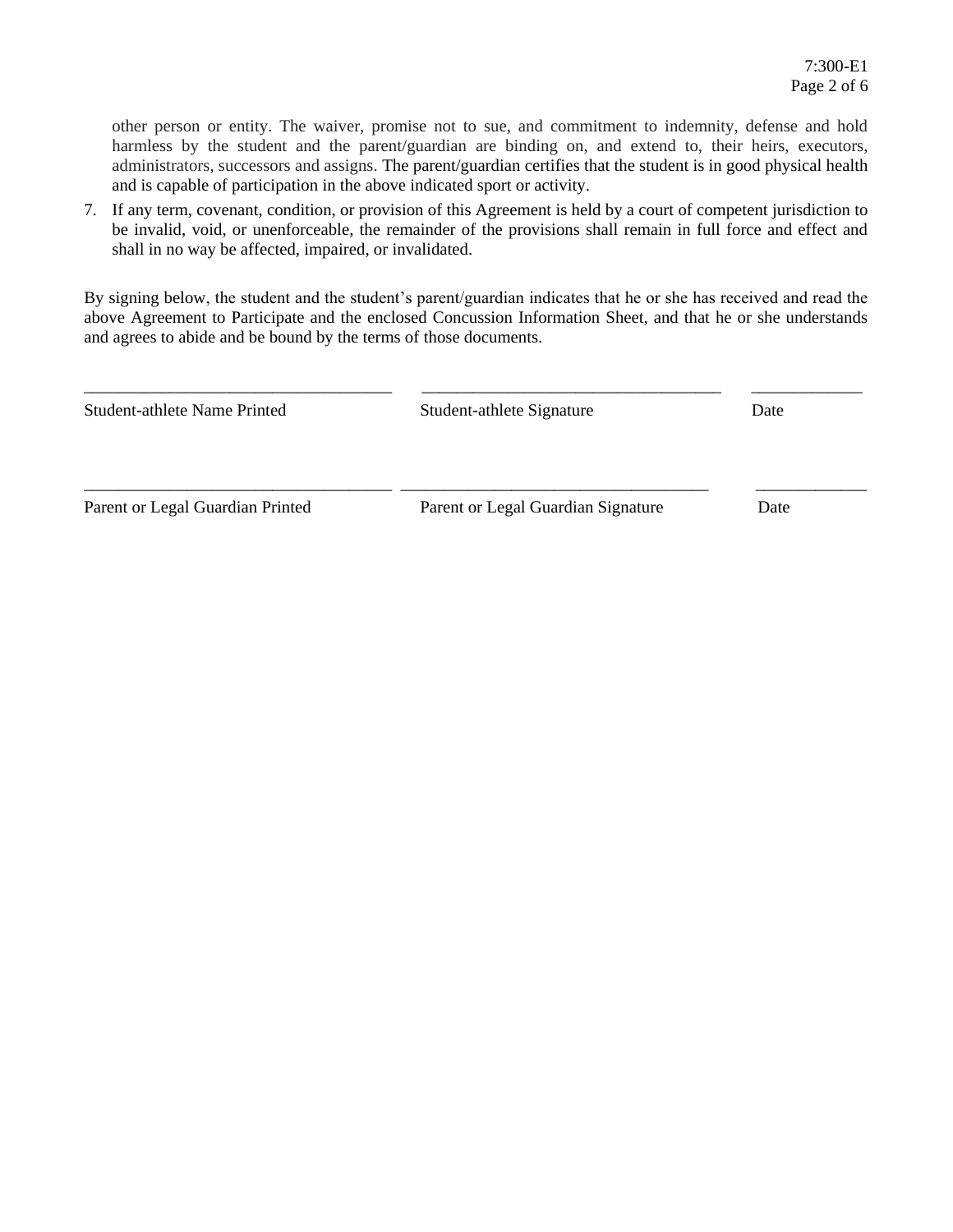# **Concussion Information Sheet**

**Board Policy 7:305, Concussions and Head Injuries, requires, among other things, that a student athlete who exhibits signs and symptoms, or behaviors consistent with a concussion or head injury must be removed from participation or competition at that time and that such student will not be allowed to return to play unless cleared to do so by a physician licensed to practice medicine in all its branches or a certified athletic trainer.**

**This form must be given to a student and their parent guardian each year with the**  *Agreement to Participate***. The** *Agreement to Participate* **must be completed and signed each year by the student and the student's parent (meaning the student's natural or adoptive parent or other legal guardian or person with legal authority to make medical decisions for the student) before the student may participate in interscholastic sports or intramural athletics for the school year. This form contains all language from the Concussion Information Sheet approved by the Illinois High School Association.**

## **Concussion Information**

A concussion is a brain injury and all brain injuries are serious. They are caused by a bump, blow, or jolt to the head, or by a blow to another part of the body with the force transmitted to the head. They can range from mild to severe and can disrupt the way the brain normally works. Even though most concussions are mild, **all concussions are potentially serious and may result in complications including prolonged brain damage and death if not recognized and managed properly.** In other words, even a "ding" or a bump on the head can be serious. You can't see a concussion and most sports concussions occur without loss of consciousness. Signs and symptoms of concussion may show up right after the injury or can take hours or days to fully appear. If your child reports any symptoms of concussion, or if you notice the symptoms or signs of concussion yourself, seek medical attention right away.

| Symptoms may include one or more of the following: |                              |  |
|----------------------------------------------------|------------------------------|--|
| Headaches<br>$\bullet$                             | Amnesia                      |  |
| "Pressure in head"<br>$\bullet$                    | $\bullet$ "Don't feel right" |  |
| Nausea or vomiting<br>$\bullet$                    | • Fatigue or low energy      |  |
| Neck pain<br>$\bullet$                             | Sadness                      |  |
| Balance problems or dizziness<br>$\bullet$         | • Nervousness or anxiety     |  |
| Blurred, double, or fuzzy vision<br>$\bullet$      | Irritability<br>$\bullet$    |  |
| Sensitivity to light or noise<br>$\bullet$         | More emotional               |  |
| Feeling sluggish or slowed down<br>$\bullet$       | Confusion                    |  |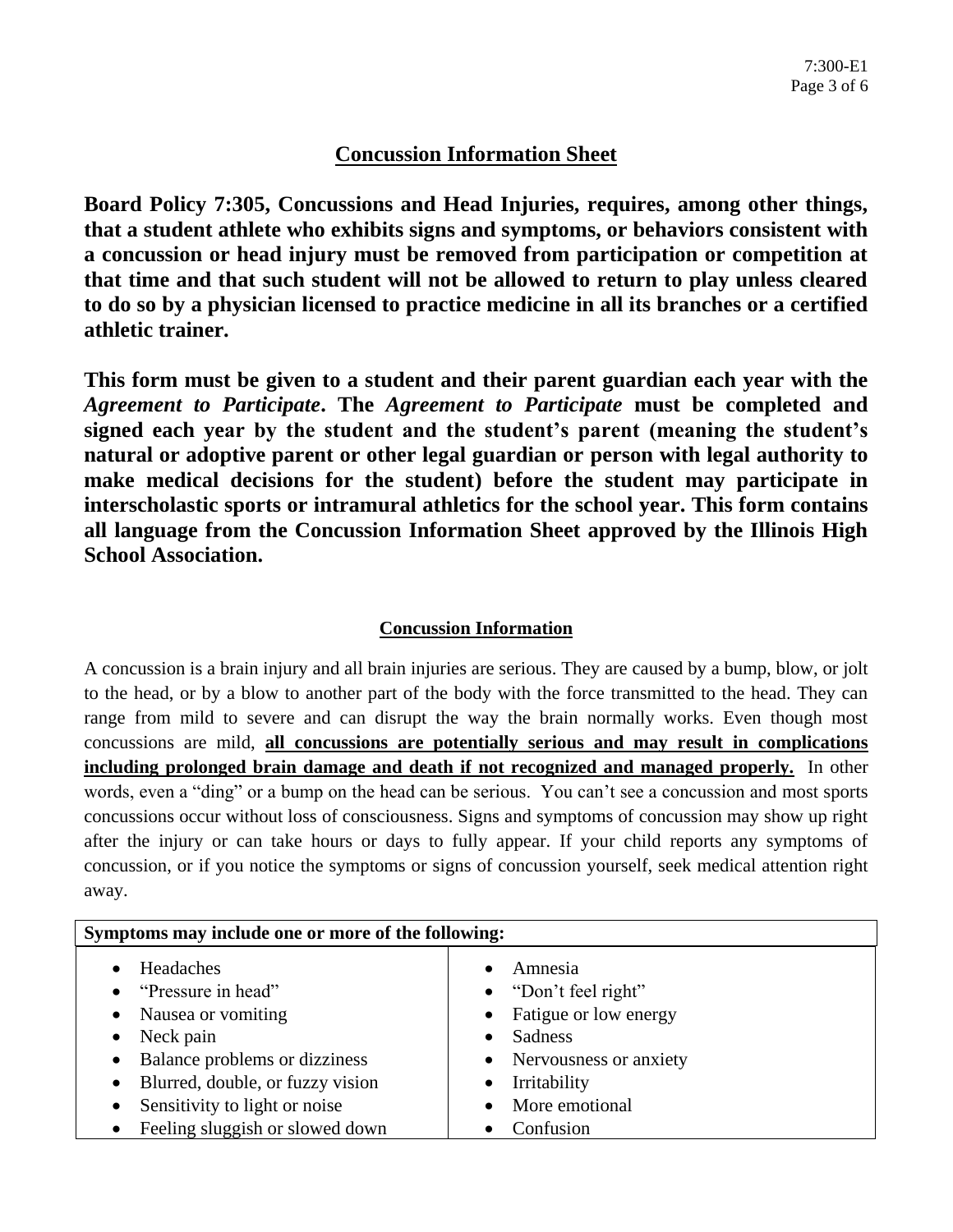- Feeling foggy or groggy
- Drowsiness
- Concentration or memory problems (forgetting game plays)
- Repeating the same question/comment

• Change in sleep patterns

## **Signs observed by teammates, parents and coaches include:**

- Appears dazed
- Vacant facial expression
- Confused about assignment
- Forgets plays
- Is unsure of game, score, or opponent
- Moves clumsily or displays incoordination
- Answers questions slowly
- Slurred speech
- Shows behavior or personality changes
- Can't recall events prior to hit
- Can't recall events after hit
- Seizures or convulsions
- Any change in typical behavior or personality
- Loses consciousness

### **What can happen if my child keeps on playing with a concussion or returns too soon?**

Athletes with the signs and symptoms of concussion should be removed from play immediately. Continuing to play with the signs and symptoms of a concussion leaves the young athlete especially vulnerable to greater injury. There is an increased risk of significant damage from a concussion for a period of time after that concussion occurs, particularly if the athlete suffers another concussion before completely recovering from the first one. This can lead to prolonged recovery, or even to severe brain swelling (second impact syndrome) with devastating and even fatal consequences. It is well known that adolescent or teenage athletes will often fail to report symptoms of injuries. Concussions are no different. As a result, education of administrators, coaches, parents and students is the key to studentathlete's safety.

### **If you think your child has suffered a concussion**

Any athlete even suspected of suffering a concussion should be removed from the game or practice immediately. No athlete may return to play or physical activity, including the physical activity portion of physical education courses, after an apparent head injury or concussion, regardless of how mild it seems or how quickly symptoms clear, without medical clearance. Close observation of the athlete should continue for several hours. IHSA Policy requires athletes to provide their school with written clearance from either a physician licensed to practice medicine in all its branches or a certified athletic trainer working in conjunction with a physician licensed to practice medicine in all its branches prior to returning to play or practice following a concussion or after being removed from an interscholastic contest due to a possible head injury or concussion and not cleared to return to that same contest. In accordance with state law, all IHSA member schools are required to follow this policy. Board policy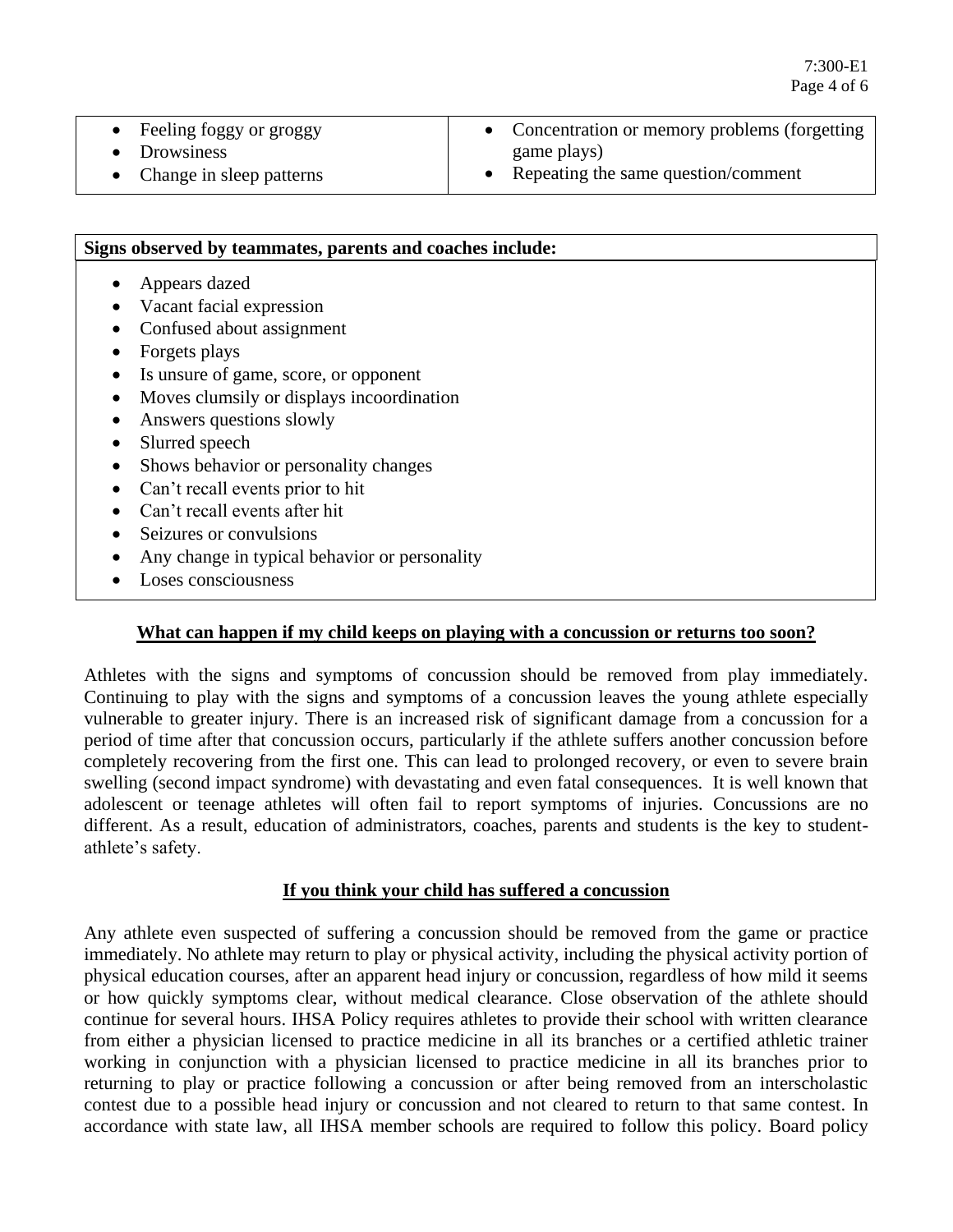requires the same clearance before such a student can return to intramural athletics and the physical activity portion of a physical education class.

**You should also inform your child's coach if you think that your child may have a concussion, even if it resulted from an injury that occurred outside of school/school activities.** Remember it's better to miss one game than miss the whole season. And when in doubt, the athlete sits out.

#### **How can you help your child prevent a concussion or other serious brain injury?**

- Ensure that they follow their coach's rules for safety and the rules of the sport.
- Encourage them to practice good sportsmanship at all times.
- Make sure they wear the right protective equipment for their activity. Protective equipment should fit properly and be well maintained.
- Wearing a helmet is a must to reduce the risk of a serious brain injury or skull fracture.
- However, helmets are not designed to prevent concussions. There is no "concussion-proof" helmet. So, even with a helmet, it is important for kids and teens to avoid hits to the head.
- Tell your child's coaches if your child had a previous concussion. Your child's coach may not know about a concussion your child received in another sport or activity unless you tell the coach.

For current and up-to-date information on concussions you can go to: <http://www.cdc.gov/ConcussionInYouthSports/>

Adapted from the IHSA Sports Medicine Acknowledgement & Consent Form, which is adapted from the CDC and the 3<sup>rd</sup> International Conference on Concussion in Sport